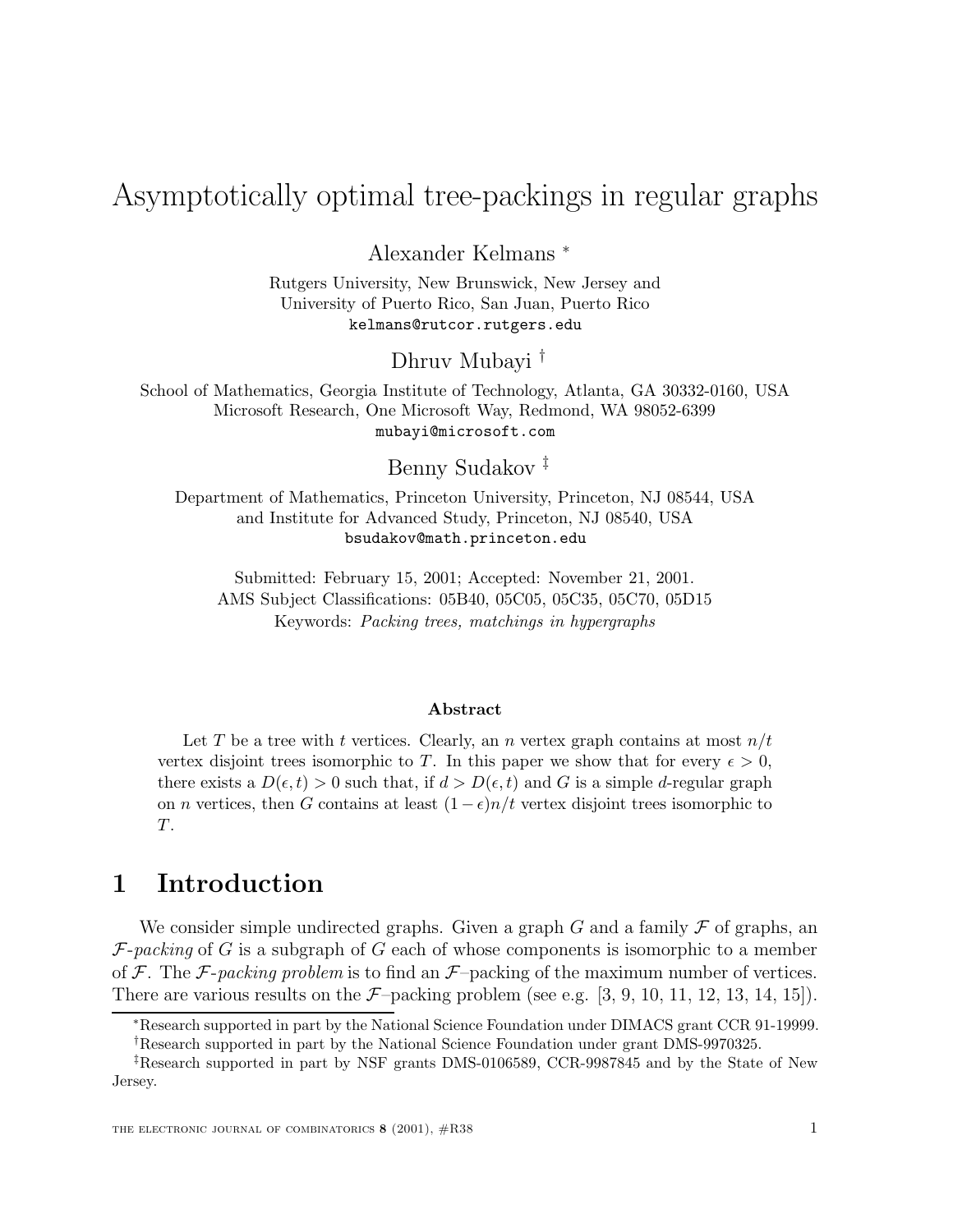When  $\mathcal F$  consists of a single graph  $F$ , we abuse notation by writing  $F$ –packing. The very special case of the F-packing problem when  $F = K_2$ , a single edge, is simply that of finding a maximum matching. This problem is well-studied, and can be solved in polynomial time (see, for example,  $[15]$ ). However, if F is a connected graph with at least three vertices then the  $F$ -packing problem is known to be NP-hard [13]. The  $F$ -packing problem remains NP-hard even for 3-regular graphs if  $F$  is a path with at least 3 vertices [11].

There are various directions for studying this generally intractable problem. One possible direction is to try to obtain bounds on the size of the maximum  $F$ –packing of various families of graphs, as well as the corresponding polynomial approximation algorithms. The following is an example of such a result. It concerns the  $P_3$ -packing problem for 3-regular graphs, where  $P_3$  is the 3-vertex path.

**Theorem 1.1.** [12] Suppose that G is a 3-regular graph. Then G contains at least  $v(G)/4$ vertex disjoint 3-vertex paths that can be found in polynomial time (and so for 3-regular graphs there is a polynomial approximation algorithm that guarantees at least a  $3/4$ optimal solution for the  $P_3$ -packing problem).

Another direction is to consider some special classes of graphs in hope to find a polynomial time algorithm for the corresponding F–packing problem. Here is an example of such a result.

**Theorem 1.2.** [9] Suppose that G is a claw–free graph (i.e. G contains no induced subgraph isomorphic to  $K_{1,3}$ ). Suppose also that G is connected and has at most two end– blocks (in particular, 2–connected). Then the maximum number of disjoint 3–vertex paths in G is equal to  $|v(G)/3|$  vertex disjoint 3-vertex paths. Moreover there is a polynomial time algorithm for finding an optimal  $P_3$ -packing in G.

An asymptotic approach provides another direction for studying this NP-hard problem. There is a series of interesting asymptotic packing results on sufficiently dense graphs. They have beed iniciated by the following deep theorem of Hajnal and Szemerédi.

**Theorem 1.3.** [8] If G has n vertices and minimum degree at least  $(1 - 1/r)n$ , then G contains  $\lfloor n/r \rfloor$  vertex-disjoint copies of  $K_r$ .

Theorem 1.3 has been generalized by Alon and Yuster for graphs other than  $K_r$ .

**Theorem 1.4.** [2] For every  $\gamma > 0$  and for every positive integer h, there exists an  $n_0 = n_0(\gamma, h)$  such that for every graph H with h vertices and for every  $n > n_0$ , any graph G with hn vertices and with minimum degree  $\delta(G) \geq (1 - 1/\chi(H) + \gamma)$ hn contains n vertex-disjoint copies of H.

In this paper we consider an asymptotic version of the  $F$ -packing problem, where  $F$ is a tree. Our main result is the following.

**Theorem 1.5.** Let T be a tree on t vertices and let  $\epsilon > 0$ . Suppose that G is a d-regular graph on n vertices and  $d \geq \frac{128t^3}{\epsilon^2} \ln(\frac{128t^3}{\epsilon^2})$ . Then G contains at least  $(1 - \epsilon)n/t$  vertex disjoint copies of T.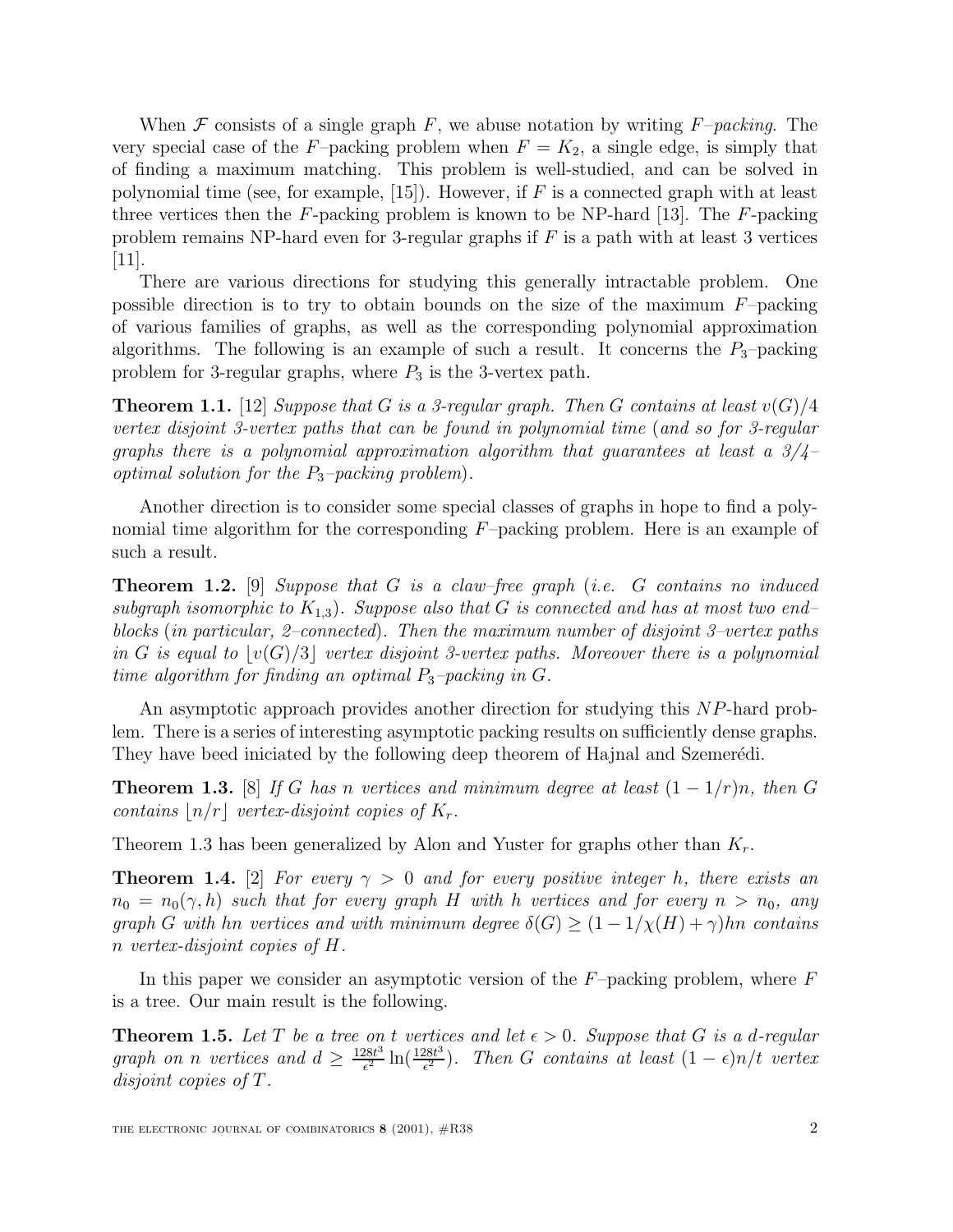Both Theorem 1.3 and Theorem 1.4 require G to have  $\Omega(n^2)$  edges. Theorem 1.5 differs from these results in that our graphs are not required to be dense. Indeed, d above is only a function of  $\epsilon$  and the size of the tree and does not depend on n. Consequently, Theorem 1.5 cannot possibly be extended to graphs other than trees, since the Turán number of a cycle of length 2t is known to be at least  $\Omega(n^{(2t+1)/2t})$  [4], and there exist essentially regular graphs with about this many edges that contain no copy of  $C_{2t}$ .

In this paper, we present two approaches for obtaining tree-packing results for regular graphs. First, in Section 2 we give a short proof of an asymptotic version of Theorem 1.5. This proof relies on powerful hypergraph packing results of Frankl and Rödl [7] and Pippenger and Spencer [17]. Next, in Section 3 we present a proof of Theorem 1.5, based on a probabilistic approach. It uses another powerful result called the Lovász Local Lemma (see e.g., [1]). In addition, it provides an explicit dependence of the degree on  $t$ and  $\epsilon$ . Section 4 contains some concluding remarks and an open question.

#### **2** T**-packings from matchings in hypergraphs**

In this section we present the proof of the following asymptotic version of Theorem 1.5.

**Theorem 2.1.** Let T be a tree on t vertices. Let  $G_n$  be a  $d_n$ -regular graph on n vertices. Suppose that  $d_n \to \infty$  when  $n \to \infty$ . Then  $G_n$  contains at least  $(1 - o(1))n/t$  (and, obviously, at most  $n/t$ ) disjoint trees isomorphic to T.

The proof of this theorem is based on a hypergraph packing result of Pippenger and Spencer  $[17]$ . The main idea behind this proof came from a result of Rödl  $[18]$  that solved an old packing conjecture of Erdős and Hanani [5]. Rödl's idea, now known as his "nibble", was used by Frankl-Rödl [7] to prove that under certain regularity and local density conditions, a hypergraph has a large matching. Pippenger and Spencer used probabilistic methods to extend and generalize the result in [7].

First we introduce some notions about hypergraphs. All hypergraphs we consider are allowed to have multiple edges. Given a hypergraph  $\mathcal{H} = (V, E)$ , the *degree*  $d(v)$  of a vertex  $v \in V$  is the number of edges containing v. For vertices v, w, the codegree cod $(v, w)$ of v and w is the number of edges containing both v and w. Let

$$
\Delta(\mathcal{H}) = \max_{v \in V} d(v), \qquad \delta(\mathcal{H}) = \min_{v \in V} d(v), \qquad C(G) = \max_{u,v \in V, u \neq v} cod(u,v).
$$

A matching in H is a set of pairwise disjoint edges of H. Let  $\mu(\mathcal{H})$  be the size of the largest matching in  $\mathcal H$ . A matching M is perfect if every vertex of  $\mathcal H$  is in exactly one edge of M. A hypergraph  $H$  is t-uniform if each of its edges consists of exactly t elements.

**Theorem 2.2.** [17] For every  $t \geq 2$  and  $\varepsilon > 0$ , there exist  $\varepsilon' > 0$  and  $n_0$  such that if H is a t-uniform hypergraph on  $n(\mathcal{H}) \geq n_0$  vertices with  $\delta(\mathcal{H}) \geq (1 - \varepsilon')\Delta(\mathcal{H})$ , and  $C(\mathcal{H}) \leq \varepsilon' \Delta(\mathcal{H}), \text{ then}$ 

$$
\mu(\mathcal{H}) \ge (1 - \varepsilon)n/t.
$$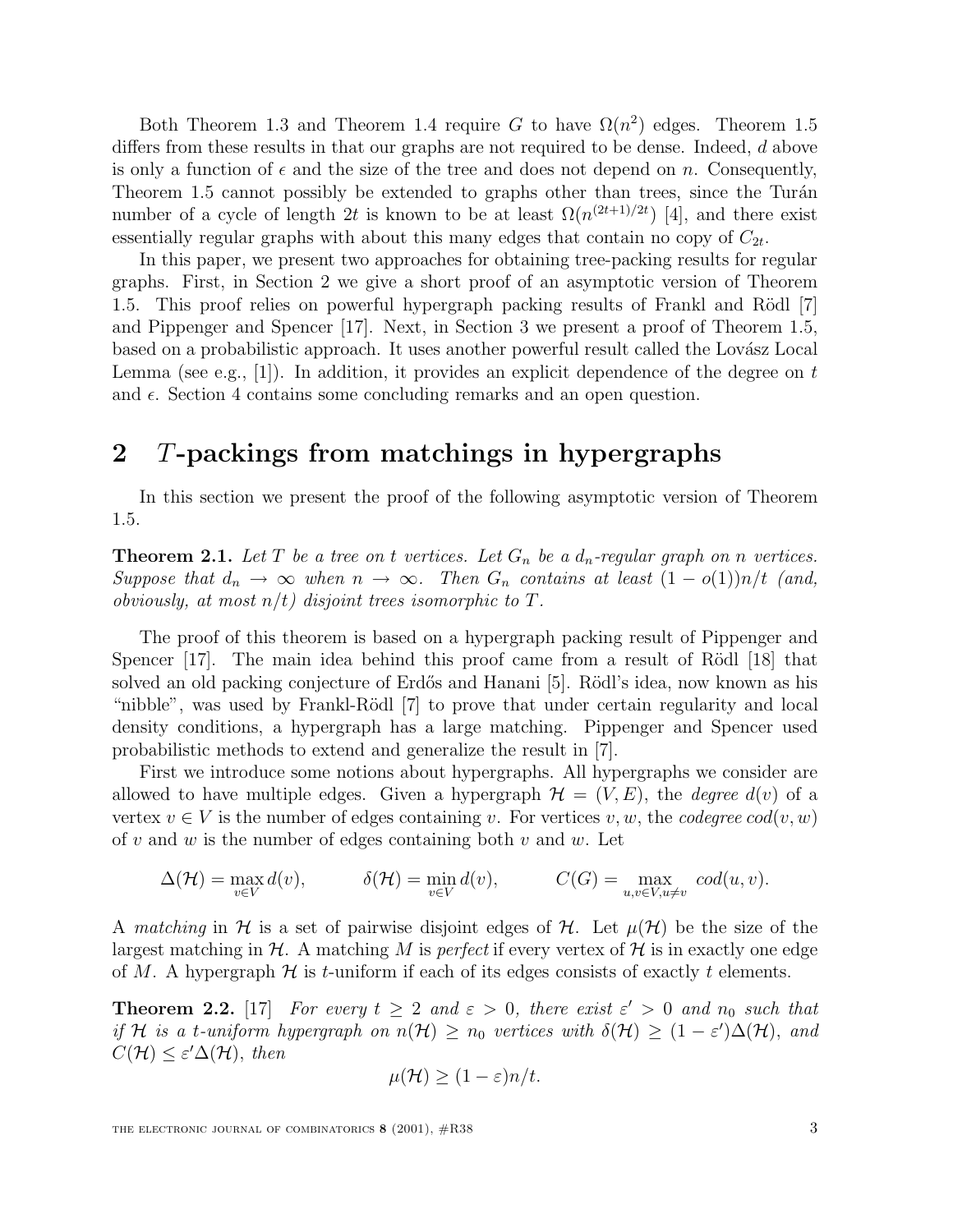We rephrase Theorem 2.2 in more convenient asymptotic notation.

**Theorem 2.1'.** Let  $\mathcal{H}_1, \mathcal{H}_2, \ldots$  be sequence of t-uniform hypergraphs, with  $|V(\mathcal{H}_k)| \to \infty$ . If  $\delta(\mathcal{H}_k) \sim \Delta(\mathcal{H}_k)$ , and  $C(\mathcal{H}_k) = o(\Delta(\mathcal{H}_k))$ , then  $\mu(\mathcal{H}_k) \sim |V(\mathcal{H}_k)|/t$ .

The above result says that under certain regularity and local density conditions on  $\mathcal{H}$ , one can find an almost perfect matching  $M$  in  $H$ , i.e., the number of vertices in no edge of  $M$  is negligible. In fact, [17] proves something much stronger, namely that one can decompose almost all the edges of  $\mathcal H$  into almost perfect matchings, but we need only the weaker statement.

Next we show how Theorem 2.2 can be applied to provide asymptotically optimal tree-packings of regular graphs. For convenience, we omit the subscript k and the use of integer parts in what follows. Our goal is to produce a large  $T$ -packing in  $G$ . By a copy of  $T$  we mean a subgraph isomorphic to  $T$ .

Given  $u, v \in V(G)$  let  $c(v)$  and  $c(u, v)$  denote the number of copies of T in G containing v and  $\{u, v\}$ , respectively (note that different copies may have the same vertex set). The following lemma provides necessary estimates for the numbers  $c(v)$  and  $c(u, v)$ .

**Lemma 2.3.** Let T be a tree with t vertices. Suppose that G is a d-regular graph on n vertices. Then

- (c1)  $c(v) = (1 + o(1))c_T d^{t-1}$   $(d \to \infty)$  for every  $v \in V(G)$ , where  $c_T$  depends only on T and does not depend on the choice of v, and
- (c2) c(a, b) =  $O(d^{t-2})$  for every pair  $a, b \in V(G)$ ,  $a \neq b$ .

**Proof.** We first estimate  $c(v)$ . Let us consider the rooted tree R obtained from T by specifying a vertex r of T as a root. Let  $c_r(v)$  denote the number of copies of R in G in which the vertex  $v \in V(G)$  is chosen to be the root r.

It is easy to see that  $c(v) = \sum {c_r(v)}/{g : r \in V(T)} = (1 + o(1))(t/g)d^{t-1}$ , where g is the size of the automorphism group of T. Therefore it suffices to show that  $c_r(v)$  =  $(1 + o(1))d^{t-1}$  for all  $r \in V(T)$  and  $v \in V(G)$ .

Let  $x_1$  be a leaf of R distinct from r,  $R_1 = R - x_1$ , and  $y_1$  be the vertex in  $R_1$ adjacent to  $x_1$ . If  $(x_i, y_i, R_i)$  is already defined, let  $x_{i+1}$  be a leaf of  $R_i$  distinct from  $r$ ,  $R_{i+1} = R_i - x_{i+1}$ , and  $y_{i+1}$  be the vertex in  $R_{i+1}$  adjacent to  $x_{i+1}$ . Clearly  $r = y_{t-1} = R_{t-1}$ . Now we estimate  $c_r(v)$  as follows. There is only one way to allocate r in G, namely, to allocate r in v. Since v is of degree d in  $G$  and  $G$  is simple, there are d ways to allocate  $x_{t-1}$  in G. Suppose that  $R_i$ ,  $1 \leq i < t-1$ , is already allocated in G, and  $y_i$  is allocated in a vertex  $v_i$  in G. Since  $v_i$  is of degree d in G and G is simple, there are at most d and at least  $d - t + i$  ways to allocate  $x_i$  in G. Therefore

$$
(d-t)^{t-1} < c_r(v) < d^{t-1}.\tag{*}
$$

Since  $d \to \infty$ , we have:  $c_r(v) = (1 + o(1))d^{t-1}$  for all  $r \in V(T)$  and  $v \in V(G)$ .

Now we will estimate  $c(a, b)$ , the number of copies of T in G containing both a and b where  $a \neq b$ . For  $x, y \in V(T)$ , let  $c_{x,y}(a, b)$  denote the number of copies of T containing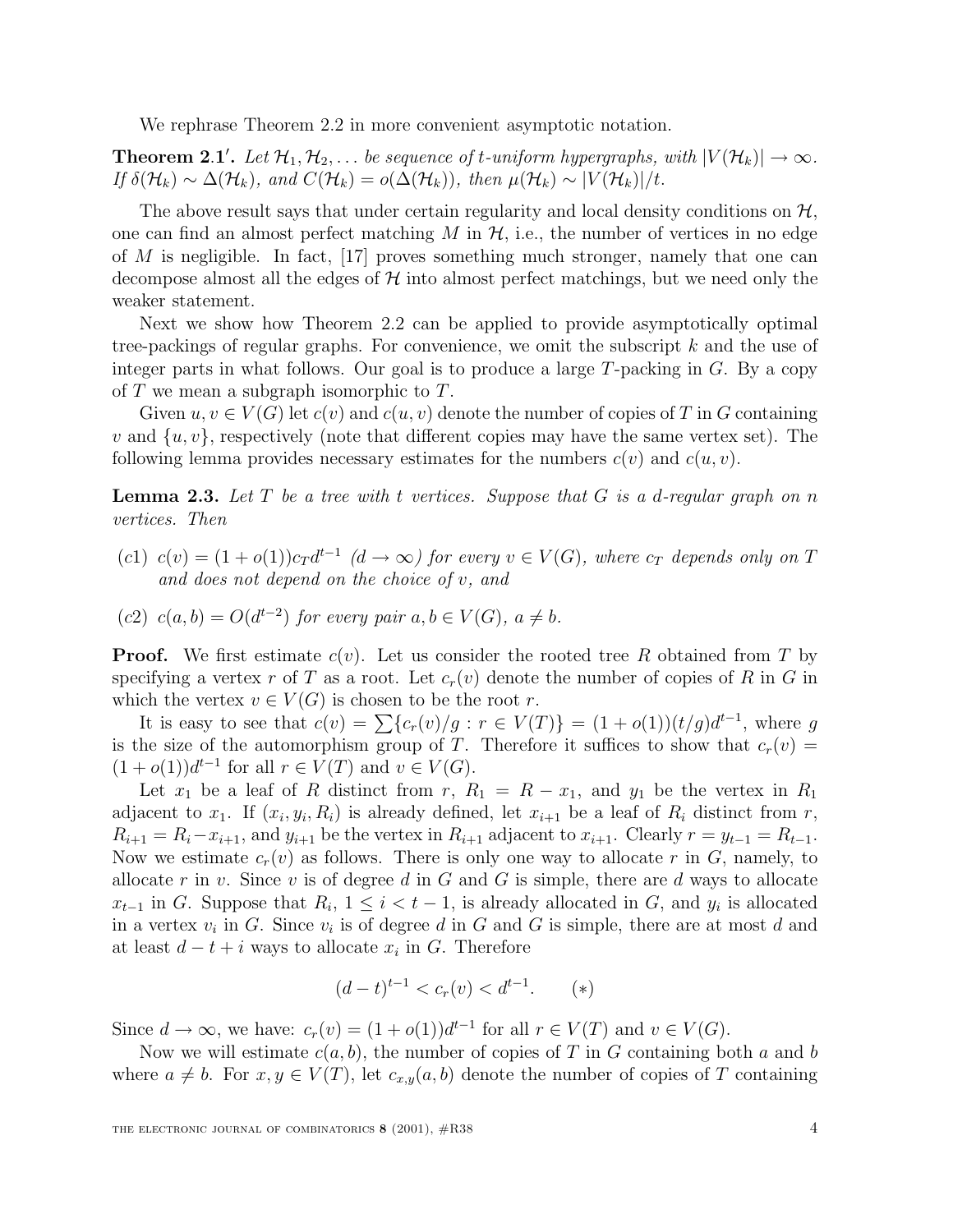a, b, with a playing the role of x and b playing the role of y. Clearly

$$
c(a,b) \leq {t \choose 2} \max_{x,y \in V(T)} c_{x,y}(a,b),
$$

because  $a, b$  play the role of some pair  $x, y$  in each copy of T containing them. Hence it suffices to show that  $c_{x,y}(a, b) \leq d^{t-2}$ .

Split T in two nontrivial trees X and Y where X is rooted at x and Y is rooted at y,  $V(X) \cap V(Y) = \emptyset$ , and  $V(X) \cup V(Y) = V(T)$ . This can be done by deleting any edge from the unique path between x and y. By (\*), there are at most  $d^{|V(X)|-1}$  copies of X in G with a playing the role of x, and at most  $d^{|V(Y)|-1}$  copies of Y in G with b playing the role of y. Thus  $c_{x,y}(a, b) \leq d^{|V(X)|-1}d^{|V(Y)|-1} = d^{t-2}$ . 囗

**Proof of Theorem 2.1** Given G, we must find a T-packing of size at least  $(1-o(1))n/t$ . From G construct the hypergraph  $\mathcal{H} = (V, E)$  with  $V = V(G)$  and E consisting of vertex sets of copies of T in G (note that  $H$  can have multiple edges). Then claim  $(c1)$ of Lemma 2.3 implies  $\delta(\mathcal{H}) = \Delta(\mathcal{H}) \sim c_T d^{t-1}$ , and claim (c2) of Lemma 2.3 implies  $C(\mathcal{H}) = O(d^{t-2}) = o(d^{t-1}) = o(\Delta(\mathcal{H}))$ . Hence, by Theorem 2.2,  $\mu(\mathcal{H}) \sim |V(H)|/t = n/t$ . This clearly yields a T-packing in G of the required size.  $\Box$ 

#### **3** T-packings from the Lovász Local Lemma

This section contains a proof of Theorem 1.5 based on a probabilistic approach and the so called Lovász Local Lemma. We use the following symmetric version of the Lovász Local Lemma.

**Theorem 3.1.** [1] Let  $A_1, \ldots, A_n$  be events in a probability space. Suppose that each event  $A_i$  is mutually independent of a set of all the other events  $A_j$  but at most d, and that  $Prob[A_i] \leq p$  for all i. If  $ep(d+1) \leq 1$ , then  $Prob[\wedge \overline{A_i}] > 0$ .

Here we make no attempt to optimize our absolute constants. First we need the following lemma. Given a partition  $V_1, \ldots, V_t$  of the vertex set of a graph G, let  $d_i(v)$ denote the number of neighbors of a vertex v of G in  $V_i$ .

**Lemma 3.2.** Let t be an integer and let G be a d-regular graph satisfying  $d \geq 4t^3$ . Then there exists a partition of  $V(G)$  into t subsets  $V_1, \ldots, V_t$  such that

$$
\frac{d}{t} - 4\sqrt{\frac{d}{t}\ln d} \le d_i(v) \le \frac{d}{t} + 4\sqrt{\frac{d}{t}\ln d}
$$

for every  $v \in V$  and  $1 \leq i \leq t$ .

**Proof.** Partition the set of vertices V into t subsets  $V_1, V_2, \ldots, V_t$  by choosing for each vertex randomly and independently an index i in  $\{1,\ldots,t\}$  and placing it into  $V_i$ . For  $v \in V(G)$  and  $1 \leq i \leq t$ , let  $A_{i,v}$  denote the event that  $d_i(v)$  is either greater than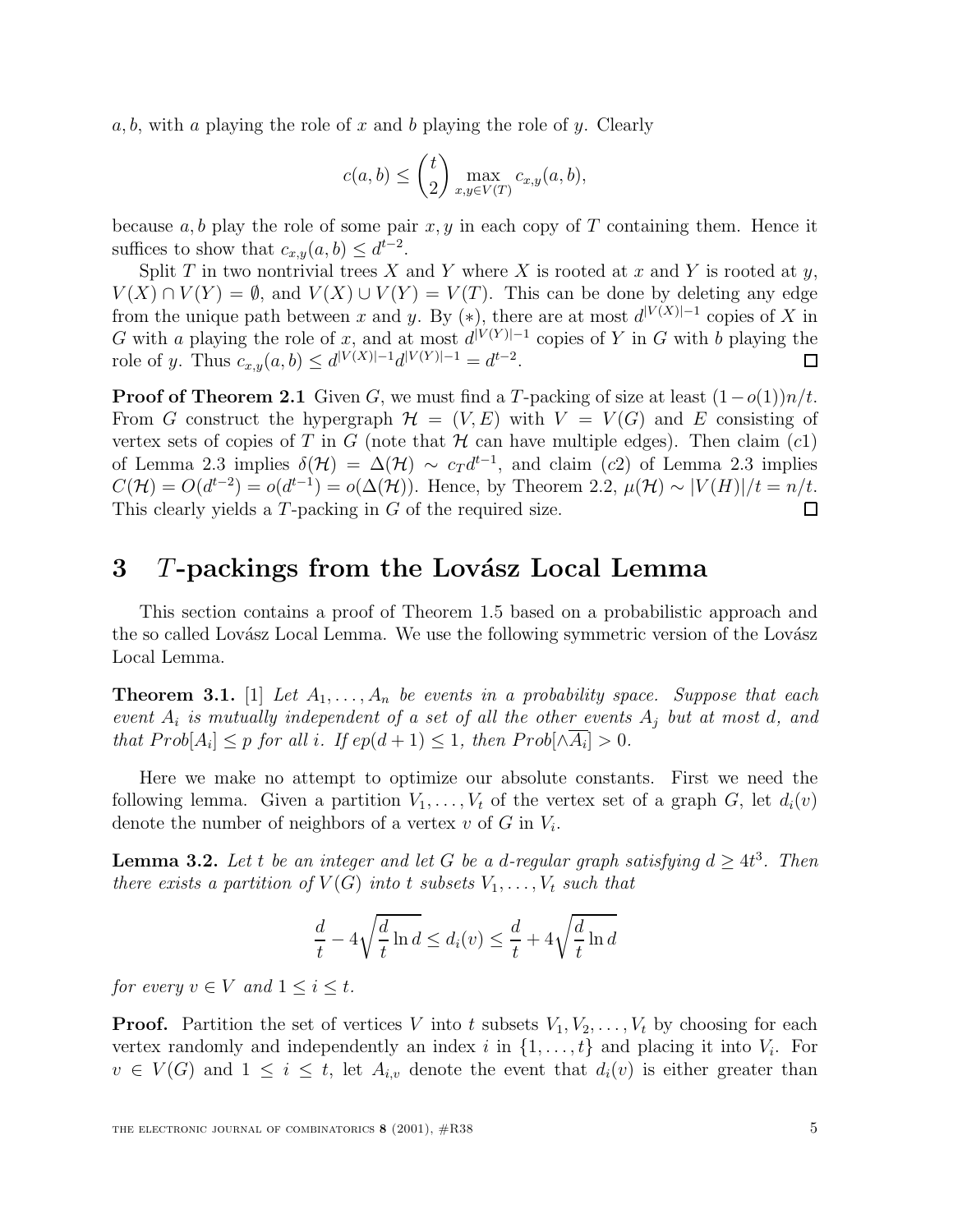$\frac{d}{dt} + 4\sqrt{\frac{d}{t} \ln d}$  or less than  $\frac{d}{t} - 4\sqrt{\frac{d}{t} \ln d}$ . Observe that if none of the events  $A_{i,v}$  holds, then our partition satisfies the assertion of the lemma. Hence it suffices to show that with positive probability no event  $A_{i,v}$  occurs. We prove this by applying Theorem 3.1.

Since the number of neighbors of any vertex v in  $V_i$ ,  $i = 1, 2, \ldots, t$ , is a binomially distributed random variable with parameters  $d$  and  $1/t$ , it follows by the standard Chernoff's-type estimates for Binomial distributions (cf. , e.g., [16], Theorem 2.3) that for every  $v \in V$ 

$$
Pr\left(|d_i(v) - \frac{d}{t}| > a\frac{d}{t}\right) \le 2e^{-\frac{a^2(d/t)}{2(1+a/3)}}.
$$

By substituting a to be  $4\sqrt{(t/d) \ln d}$ , we obtain that the probability of the event  $A_{i,v}$  is at most  $2e^{-4 \ln d} = 2d^{-4}$ . Clearly each event  $A_{i,v}$  is independent of all but at most  $td(d-1)$ others, as it is independent of all events  $A_{j,u}$  corresponding to vertices u whose distance from v is larger than 2. Since  $e \cdot 2d^{-4} \cdot (td(d-1) + 1) < e \cdot 2d^{-4} \cdot td^2 < 1$ , we conclude, by Theorem 3.1, that with positive probability no event  $A_{i,v}$  holds. This completes the proof of the lemma.  $\Box$ 

Next we prove the following tree-packing result for nearly-regular, t-partite graphs, which is interesting in its own right.

**Theorem 3.3.** Let T be a fixed tree with the vertex set  $u_1, \ldots, u_t$  and let H be a t-partite graph with parts  $V_1, \ldots, V_t$  such that  $|V_1| = h$  and for every vertex  $v \in V(H)$  and every  $1 \leq i \leq t$  the number  $d_i(v)$  of neighbors of v in  $V_i$  satisfies  $(1-\delta)k \leq d_i(v) \leq (1+\delta)k$  for some  $k > 0$  and  $0 \le \delta < 1$ . Then H contains  $(1 - 2(t-1)\delta)h$  vertex disjoint copies of T with the property that  $V_i$  contains the vertex of each copy corresponding to  $u_i$ ,  $1 \leq i \leq t$ .

**Proof.** We use induction on t. For  $t = 1$  the assertion is trivially true. Therefore let  $t \geq 2$ . Without loss of generality, we can assume that  $u_t$  is a leaf adjacent to the vertex  $u_{t-1}$ . Let  $T' = T - u_t$  and  $H' = H - V_t$ . Then by the induction hypothesis, we can find at least  $(1 - 2(t - 2)\delta)h$  vertex disjoint copies of T' in H' such that in all these copies the vertices, corresponding to  $u_{t-1}$ , belong to  $V_{t-1}$ . Denote the set of these vertices by S. Consider all the edges between S and  $V_t$ . In the resulting bipartite graph B each vertex is of degree at most  $(1+\delta)k$ . Therefore the edges of B can be covered by  $(1+\delta)k$  disjoint matchings. In addition, note that each vertex from S has degree at least  $(1 - \delta)k$ . Since the number of edges in B is at least  $(1 - \delta)k|S|$ , we conclude that B contains a matching of size at least

$$
\frac{(1-\delta)k|S|}{(1+\delta)k} = \frac{1-\delta}{1+\delta}|S| \ge (1-2\delta)|S|.
$$

By adding the edges of this matching to the appropriate copies of  $T'$ , we obtain at least  $(1-2\delta)|S| = (1-2\delta)(1-2(t-2)\delta)h \geq (1-2(t-1)\delta)h$  vertex disjoint copies of T. This completes the proof of the statement.  $\Box$ 

Having finished all necessary preparations, we are now ready to complete the proof of Theorem 1.5.

**Proof of Theorem 1.5.** Let G be a d-regular graph on n vertices with  $d \geq \frac{128t^3}{\epsilon^2} \ln(\frac{128t^3}{\epsilon^2})$ and let  $T$  be a tree with  $t$  vertices. By Lemma 3.2, we can partition vertices of  $G$  into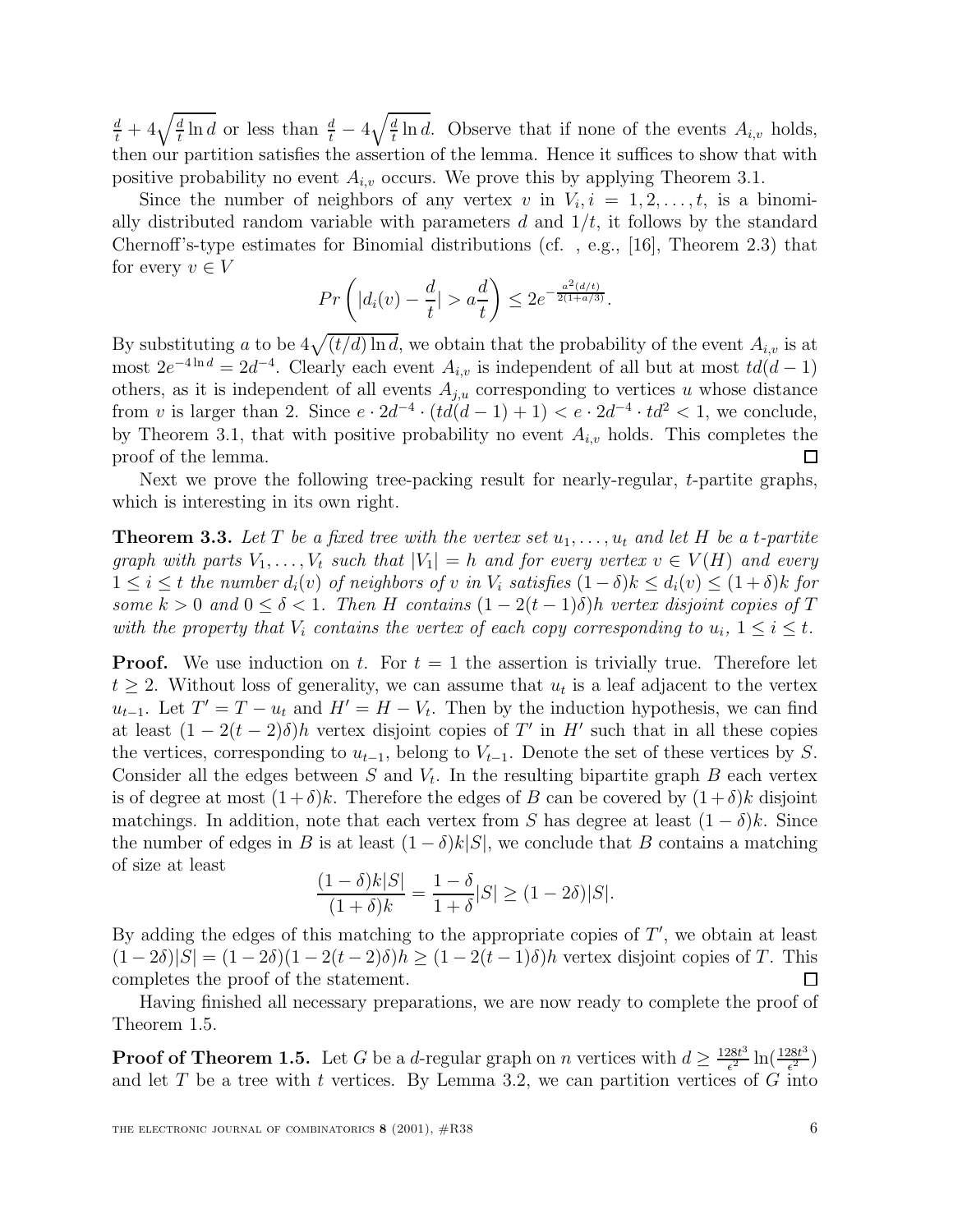t parts  $V_1, \ldots, V_t$  such that  $|V_1| \geq n/t$  (pick  $V_1$  to be the largest part) and for every vertex the number of its neighbors in  $V_i$ ,  $1 \leq i \leq t$ , is bounded by  $(1 \pm \delta)d/t$ , where  $\delta = 4\sqrt{(t/d)} \ln d \leq \epsilon/2t$ . Thus by Theorem 3.3, G contains at least  $(1 - 2(t-1)\delta)|V_1| \geq$  $(1 - \epsilon)n/t$  vertex disjoint copies of T.  $\Box$ 

### **4 Concluding remarks**

• The regularity requirement in Theorem 1.5 cannot be weakened to a minimum degree requirement. To see this, let  $G_d$  be the complete bipartite graph with parts X, Y of sizes d and  $d^2$ , respectively. The minimum degree of  $G_d$  is  $d \to \infty$ , but clearly the largest T-packing has size at most  $d = o(|V(G_d)|)$ . On the other hand, it is easy to see that the proof of Theorem 1.5 remains valid for nearly-regular graphs. More precisely one can show the following.

**Proposition 4.1.** Let T be a tree on t vertices. For all t and  $\epsilon > 0$ , there exist two positive numbers  $\gamma = \gamma(t, \epsilon)$  and  $D(t, \epsilon)$  such that the following holds: if  $d > D(t, \epsilon)$ and G is a graph on n vertices with  $(1 - \gamma)d \leq \delta(G) \leq \Delta(G) \leq (1 + \gamma)d$ , then G contains  $(1 - \epsilon)n/t$  vertex disjoint copies of T.

It is also easy to see that the above results can be extended to d-regular multigraphs provided all multiplicities are bounded.

• The dependency of the degree of the graph on both  $t$  and  $\epsilon$  is needed in the statement of Theorem 1.5. To see this, let G be a regular graph consisting of  $\lceil \epsilon n/t \rceil$  disjoint cliques of size k, where  $k = \Theta(t/\epsilon)$  is an integer such that  $k \equiv t-1 \pmod{t}$ . Clearly any packing of G by a tree on t vertices misses at least  $t-1$  vertices in each clique. Therefore altogether it will miss at least  $(t-1)(\epsilon n/t) = \Omega(\epsilon |V(G)|)$  vertices. This shows that in the statement of Theorem 1.5 the degree of the graph should be at least  $\Omega(t/\epsilon)$ . Thus there is a big gap between the upper and lower bounds and this leads to the following

**Question.** What is the correct dependency of the degree of the graph G on t and  $\epsilon$  to guarantee  $(1 - \epsilon)n/t$  vertex disjoint copies of T in G?

**Acknowledgments.** The first author thanks Michael Krivelevich for very useful remarks. The second author thanks Brendan Nagle for very helpful discussions and for pointing out some relevant references.

# **References**

- [1] N. Alon, J. Spencer, The Probabilistic Method, Wiley, New York, 1992.
- [2] N. Alon, R. Yuster, H-factors in dense graphs, J. Combin. Theory Ser. B **66** (1996), no. 2, 269–282.